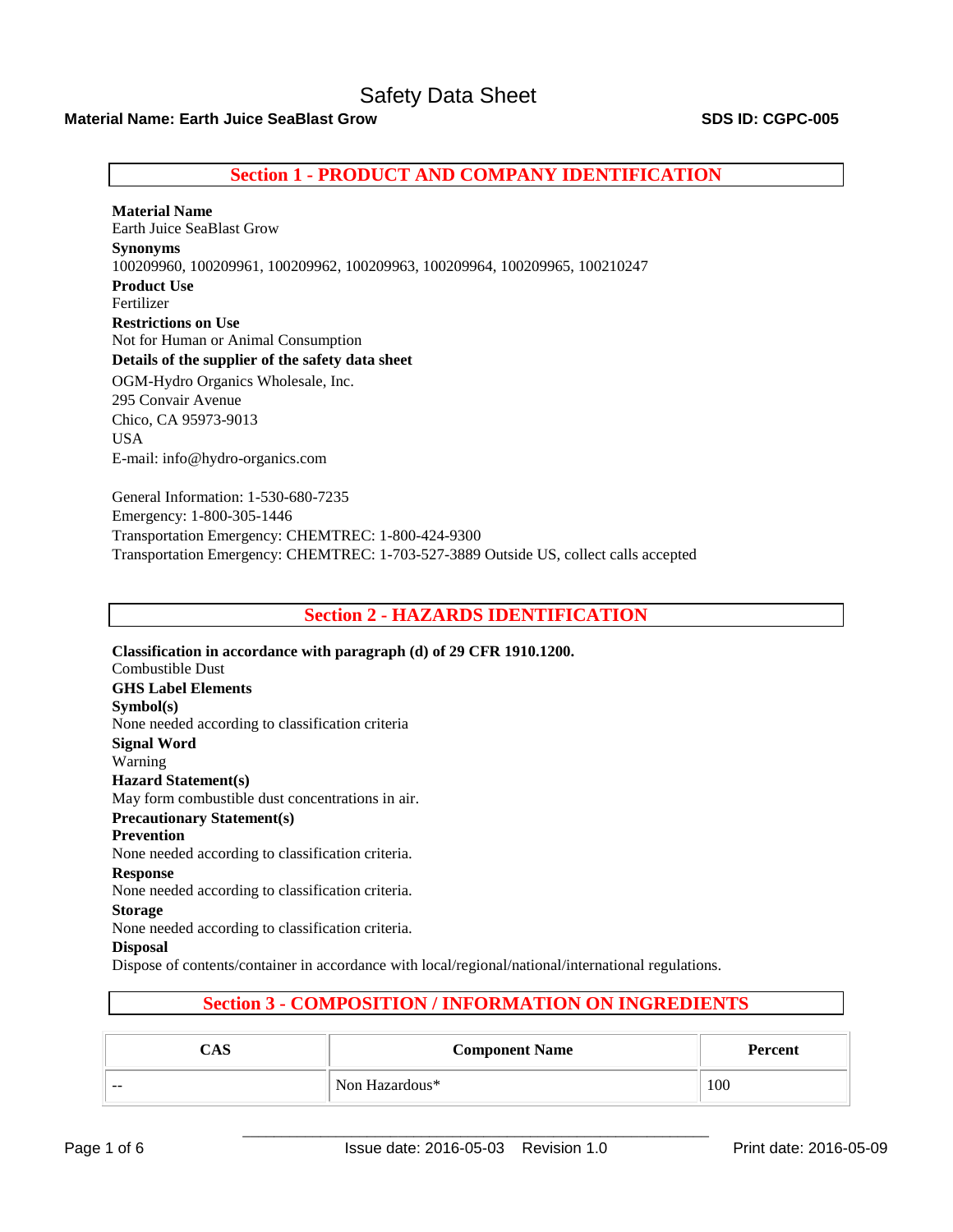## **Material Name: Earth Juice SeaBlast Grow SDS ID: CGPC-005**

\*Based on component evaluation the product does not meet the criteria for any health hazard classifications. Physical hazards determined by physical properties.

# **Section 4 - FIRST AID MEASURES**

#### **Inhalation**

IF INHALED: Remove person to fresh air and keep at rest in a position comfortable for breathing. Get medical advice/attention if you feel unwell.

#### **Skin**

IF ON SKIN (or hair): Remove/take off immediately all contaminated clothing. Rinse skin with water/shower. Get medical attention if irritation develops.

#### **Eyes**

IF IN EYES: Rinse cautiously with water for several minutes. Remove contact lenses, if present and easy to do. Continue rinsing. Get medical attention if irritation develops.

#### **Ingestion**

IF SWALLOWED: Rinse mouth. Do NOT induce vomiting. Get medical advice/attention if you feel unwell.

#### **Most Important Symptoms/Effects**

#### **Acute**

Dust may cause irritation of the respiratory tract, eyes, skin.

#### **Delayed**

No information available.

#### **Note to Physicians**

Treat symptomatically and supportively.

**Section 5 - FIRE FIGHTING MEASURES**

## **Extinguishing Media**

## **Suitable Extinguishing Media**

Use extinguishing agents appropriate for surrounding fire.

#### **Unsuitable Extinguishing Media**

Water may be ineffective.

### **Special Hazards Arising from the Chemical**

Avoid generating dust; fine dust dispersed in air in sufficient concentrations, and in the presence of an ignition source is a potential dust explosion hazard.

#### **Hazardous Combustion Products**

None known

### **Advice for firefighters**

Wear protective clothing and equipment suitable for the surrounding fire.

# **Fire Fighting Measures**

Combustible dust possible.

### **Special Protective Equipment and Precautions for Firefighters**

Wear personal protective clothing and equipment such as self-contained breathing apparatus (SCBA) for protection against possible exposure.

# **Section 6 - ACCIDENTAL RELEASE MEASURES**

### **Personal Precautions, Protective Equipment and Emergency Procedures**

Avoid contact with eyes. Wear personal protective clothing and equipment. Avoid generating dust. ELIMINATE all ignition sources (no smoking, flares, sparks, or flames) within at least 50 m.

### **Methods and Materials for Containment and Cleaning Up**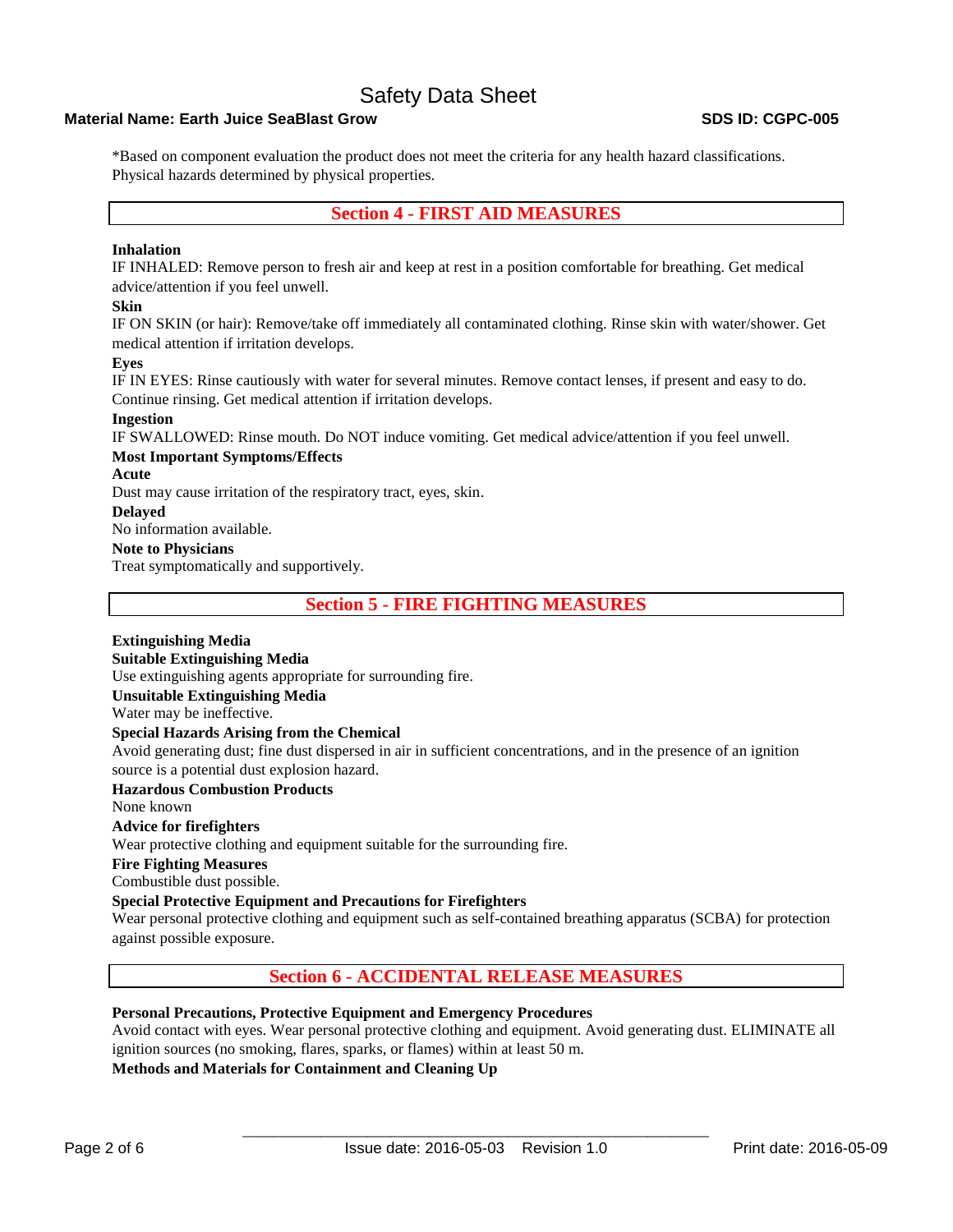## **Material Name: Earth Juice SeaBlast Grow SDS ID: CGPC-005**

Avoid generating dust. Use personal protection equipment, PPE. Dust deposits should not be allowed to accumulate on surfaces, as these may form an explosive mixture if they are released into the atmosphere in sufficient concentration. Non-sparking tools should be used when working with dust.

#### **Environmental Precautions**

Avoid release to the environment. Prevent entry into sewers, drains, ditches, underground or confined spaces and waterways.

# **Section 7 - HANDLING AND STORAGE**

#### **Precautions for Safe Handling**

Observe good hygiene and safety practices when handling this product. Avoid contact with eyes. Do not ingest. Seek medical attention if material is ingested. Do not eat, drink or smoke when using this product. Wash thoroughly after handling.

#### **Conditions for Safe Storage, Including any Incompatibilities**

Keep container tightly closed in a cool, well-ventilated place. Keep dry. Keep away from heat, sparks, open flame, and hot surfaces - No smoking.

### **Incompatible Materials**

Tert-butyl hydroperoxide, strong oxidizers

# **Section 8 - EXPOSURE CONTROLS / PERSONAL PROTECTION**

#### **Component Exposure Limits**

The following constituents are the only constituents of the product which have a PEL, TLV or other recommended exposure limit. At this time, the other constituents have no known exposure limits.

**EU - Occupational Exposure (98/24/EC) - Binding Biological Limit Values and Health Surveillance Measures**  There are no biological limit values for any of this product's components.

**ACGIH - Threshold Limit Values - Biological Exposure Indices (BEI)** 

There are no biological limit values for any of this product's components.

#### **Engineering Controls**

If exposure limits have not been established, maintain airborne levels to an acceptable level. Maintain eye wash fountain and quick-drench shower in work area.

### **Individual Protection Measures, such as Personal Protective Equipment**



#### **Eye/face protection**

Wear appropriate safety glasses to prevent eye contact.

#### **Skin Protection**

Wear appropriate chemical resistant clothing.

#### **Respiratory Protection**

Where concentrations exceed exposure limits or airborne exposure is likely, use NIOSH approved respiratory protection equipment appropriate for the material and its components.

#### **Glove Recommendations**

Wear appropriate chemical resistant gloves.

# **Section 9 - PHYSICAL AND CHEMICAL PROPERTIES**

| Appearance | Powder          | <b>Physical State</b> | solid       |
|------------|-----------------|-----------------------|-------------|
| Odor       | slightly earthy | Color                 | light brown |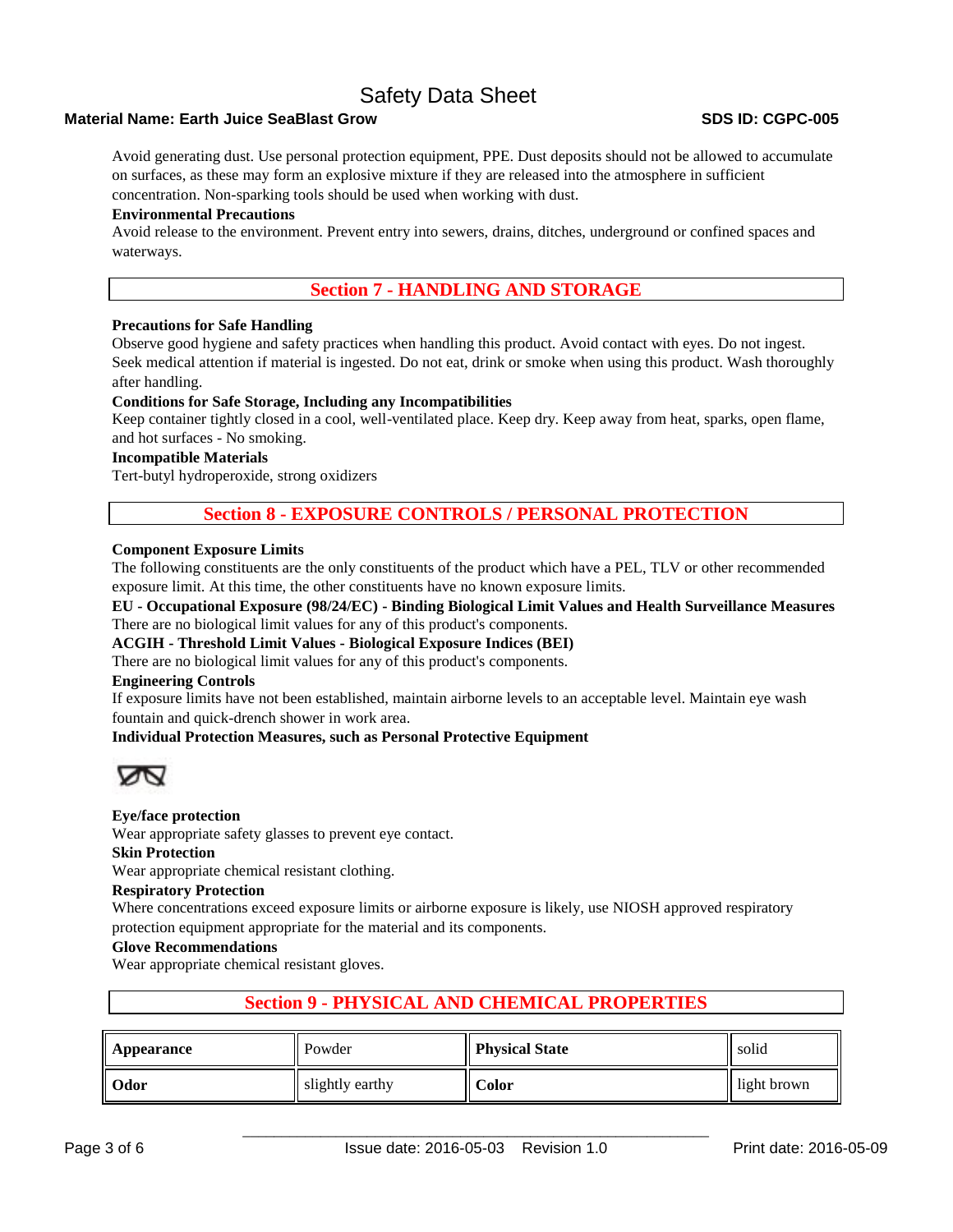# **Material Name: Earth Juice SeaBlast Grow SDS ID: CGPC-005**

| <b>Odor Threshold</b>           | Not available            | pH                                     | Not available |
|---------------------------------|--------------------------|----------------------------------------|---------------|
| <b>Melting Point</b>            | Not available            | <b>Boiling Point</b>                   | Not available |
| <b>Boiling Point Range</b>      | Not available            | <b>Freezing point</b>                  | Not available |
| <b>Evaporation Rate</b>         | Not available            | Flammability (solid, gas)              | Not flammable |
| <b>Autoignition Temperature</b> | Not available            | <b>Flash Point</b>                     | Not available |
| <b>Lower Explosive Limit</b>    | Not available            | <b>Decomposition temperature</b>       | Not available |
| <b>Upper Explosive Limit</b>    | Not available            | <b>Vapor Pressure</b>                  | Not available |
| Vapor Density (air=1)           | Not available            | Specific Gravity (water=1)             | Not available |
| <b>Water Solubility</b>         | Soluble $30g/100g(68°F)$ | Partition coefficient: n-octanol/water | Not available |
| Viscosity                       | Not available            | <b>Solubility (Other)</b>              | Not available |
| <b>Density</b>                  | Not available            | <b>Molecular Weight</b>                | Not available |

# **Section 10 - STABILITY AND REACTIVITY**

#### **Reactivity**

Under normal conditions, no hazard is expected. **Chemical Stability** Stable under normal conditions of use. **Possibility of Hazardous Reactions** Will not polymerize. **Conditions to Avoid** Avoid heat, flames, sparks and other sources of ignition. **Incompatible Materials** Tert-butyl hydroperoxide, strong oxidizers **Hazardous decomposition products** 

At elevated temperatures oxides of nitrogen, potassium, phosphate present or released.

# **Section 11 - TOXICOLOGICAL INFORMATION**

## **Information on Likely Routes of Exposure**

#### **Inhalation**

Dust may cause mechanical irritation of the respiratory tract.

#### **Skin Contact**

May cause mechanical irritation.

# **Eye Contact**

Direct contact with dust may cause mechanical irritation of the eyes.

#### **Ingestion**

Under normal conditions of use, no health effects are expected.

#### **Acute and Chronic Toxicity**

#### **Component Analysis - LD50/LC50**

The components of this material have been reviewed in various sources and no selected endpoints have been identified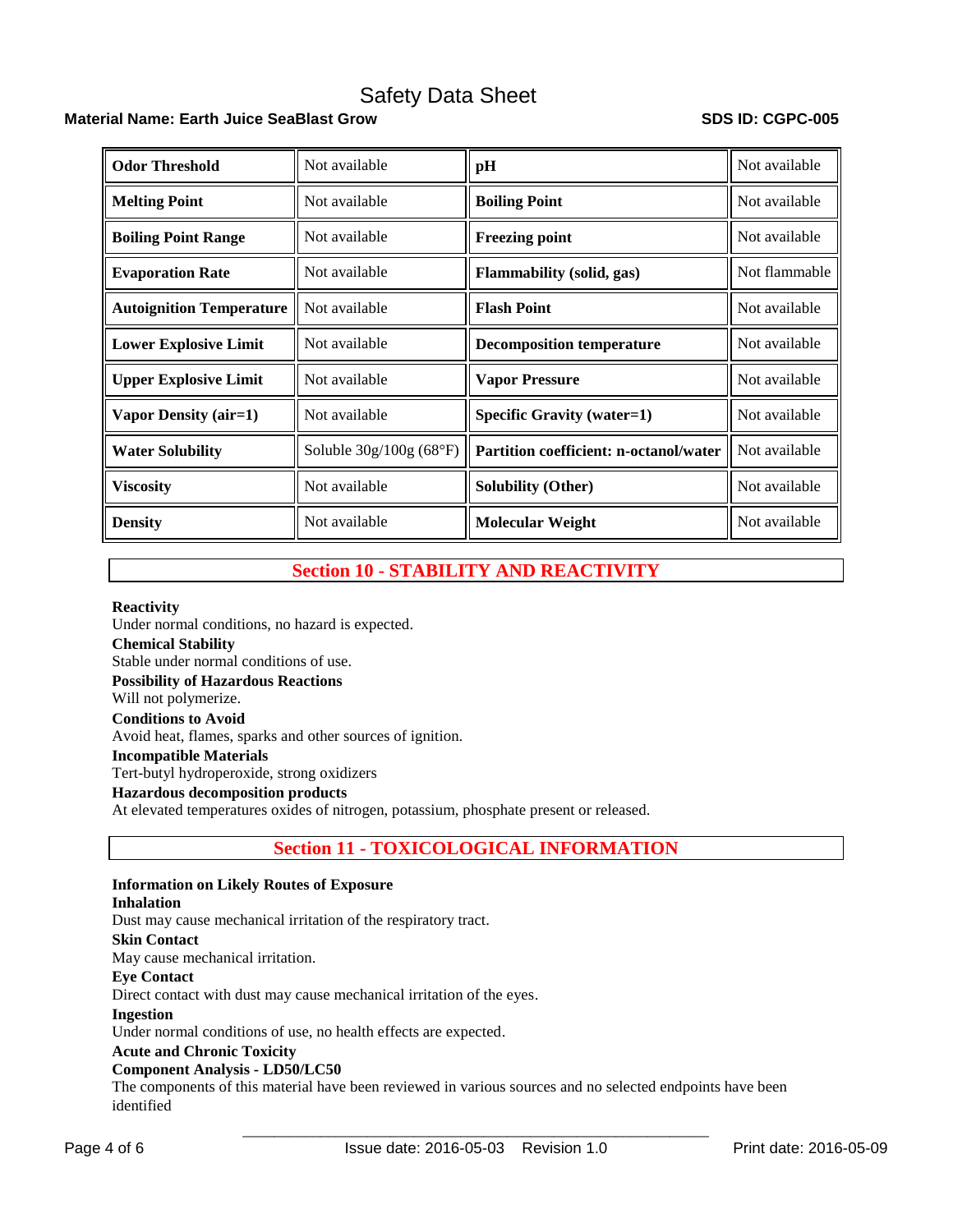### **Material Name: Earth Juice SeaBlast Grow SDS ID: CGPC-005**

**Immediate Effects**  No information on significant adverse effects. **Delayed Effects**  No information on significant adverse effects. **Irritation/Corrosivity Data**  Dust may cause mechanical irritation of the respiratory tract, eyes, skin. **Respiratory Sensitization**  No information on significant adverse effects. **Dermal Sensitization**  No information on significant adverse effects. **Component Carcinogenicity**  None of this product's components are listed by ACGIH, IARC, NTP, DFG or OSHA **Germ Cell Mutagenicity**  No information on significant adverse effects. **Tumorigenic Data**  No information on significant adverse effects. **Reproductive Toxicity**  No information on significant adverse effects. **Specific Target Organ Toxicity - Single Exposure**  No target organs identified **Specific Target Organ Toxicity - Repeated Exposure**  No target organs identified **Aspiration hazard**  No information on significant adverse effects. **Medical Conditions Aggravated by Exposure** No information on significant adverse effects.

# **Section 12 - ECOLOGICAL INFORMATION**

**Ecotoxicity**  Avoid release to the environment. **Persistence and Degradability**  No information available **Bioaccumulative Potential**  No information available

**Section 13 - DISPOSAL CONSIDERATIONS**

### **Disposal Methods**

This product, if discarded, is not expected to be a characteristic or listed hazardous waste. Dispose of contents/container in accordance with local/regional/national/international regulations.

# **Section 14 - TRANSPORT INFORMATION**

US DOT Information: **UN/NA #:** Not regulated

IATA Information: **UN#:** Not regulated

ICAO Information: **UN#:** Not regulated